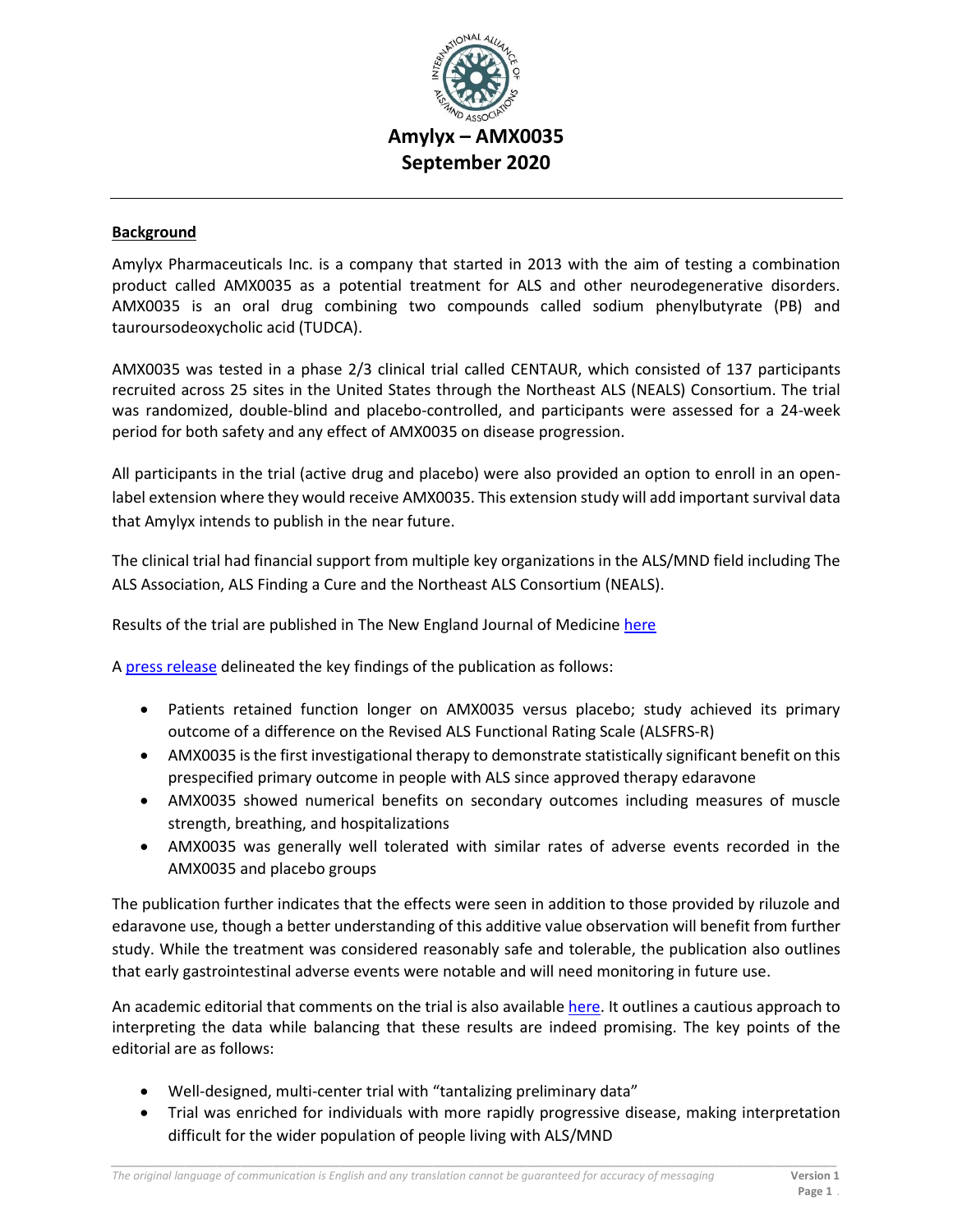

## **Amylyx – AMX0035 September 2020**

- Secondary outcome measures were not convincingly aligned with the affect on ALSFRS-R
- Recommendation to proceed to a confirmatory phase 3 trial with wider eligibility criteria

### *Additional information*

*a) TUDCA clinical trial*

One of the compounds in AMX0035, TUDCA is also in a [phase 3 clinical trial alone](https://www.tricals.org/trials/tudca-als-tudca/) with 440 participants across 9 sites in Europe supported by the TRICALS initiative. In this trial, TUDCA will be tested for 18 months with twice per day oral dosing. A small phase 2 Italian clinical trial which suggested that TUDCA may positively affect disease progression over 54 weeks, was published [here](https://www.ncbi.nlm.nih.gov/pmc/articles/PMC5024041/) in 2016.

b) *Sodium phenylbutyrate clinical trial*

Sodium phenylbutyrate was evaluated in a small clinical trial by the NEALS consortium and published [here](https://www.tandfonline.com/doi/full/10.1080/17482960802320487) in 2009. It was considered safe and tolerable but was not designed to determine an effect on disease progression.

Both compounds have demonstrated some success at modifying disease course in preclinical animal models.

## *Precautions on Self treatment*

Sodium phenylbutyrate is available in some countries through prescription, approved to treat urea cycle disorders. TUDCA is widely available over the counter in many forms and as part of various supplements. It is unknown whether taking these separately will have the same affect as AMX0035, or if it's the combination that enhances the effect. Furthermore, it is unknown what the purity or active compound level of any over the counter TUDCA and sodium phenylbutyrate sources will be.

#### **Recommendation**

**The SAC recommends that the Alliance communicates this as a promising set of results that are peer reviewed and achieved in a well-designed clinical trial, but also that much remains to be learned about the effect of AMX0035 in ALS/MND. The trial authors emphasize that these findings will need to be confirmed in "longer and larger trials" and the SAC encourages an approach that balances critical scientific rigour with empathy for the urgent need to have safe and effective therapies for people living with ALS/MD. Whether Amylyx seeks approval for marketing in some countries, combined with a confirmatory trial or moves forward with a larger phase 3 trial alone, the SAC will continue to update this document as our understanding of AMX0035 in ALS/MND evolves.**

**The SAC encourages any member organization to reach out to the company directly to enquire whether any plans exist for their country or region. The SAC will continue to keep the Alliance apprised of any** 

*\_\_\_\_\_\_\_\_\_\_\_\_\_\_\_\_\_\_\_\_\_\_\_\_\_\_\_\_\_\_\_\_\_\_\_\_\_\_\_\_\_\_\_\_\_\_\_\_\_\_\_\_\_\_\_\_\_\_\_\_\_\_\_\_\_\_\_\_\_\_\_\_\_\_\_\_\_\_\_\_\_\_\_\_\_\_\_\_\_\_\_\_\_\_\_\_\_\_\_\_\_\_\_\_\_\_\_\_\_\_\_\_\_\_\_\_\_*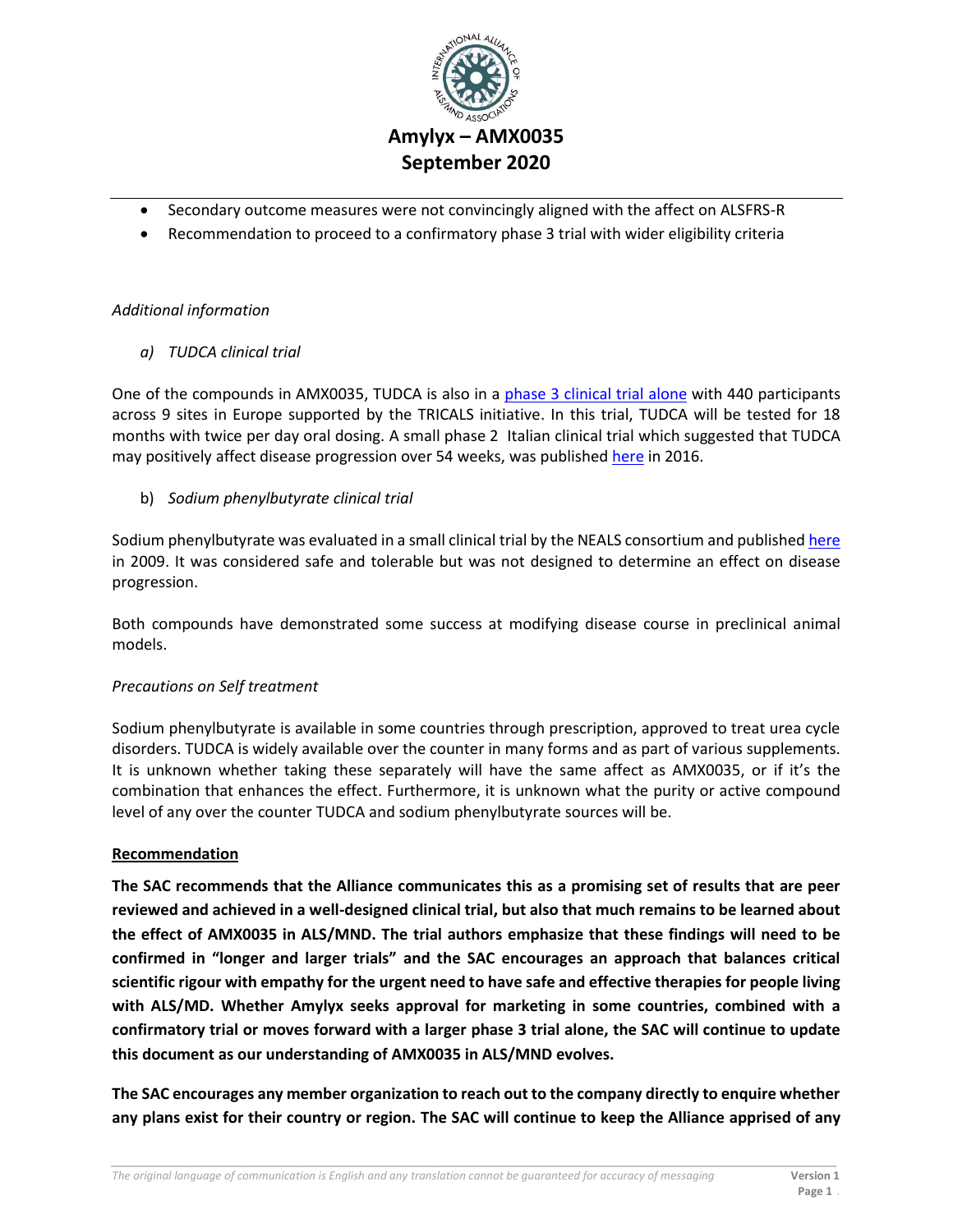

# **Amylyx – AMX0035 September 2020**

**information as it becomes known regarding next steps for Amylyx, including updating this document when open label extension/survival data is released/published in the months ahead.**

**With regard to self treatment regimens, the SAC strongly encourages individuals to speak with their ALS physician before considering. These promising results only pertain to compounded PB and TUDCA at the concentrations and purity tested in AMX0035.**